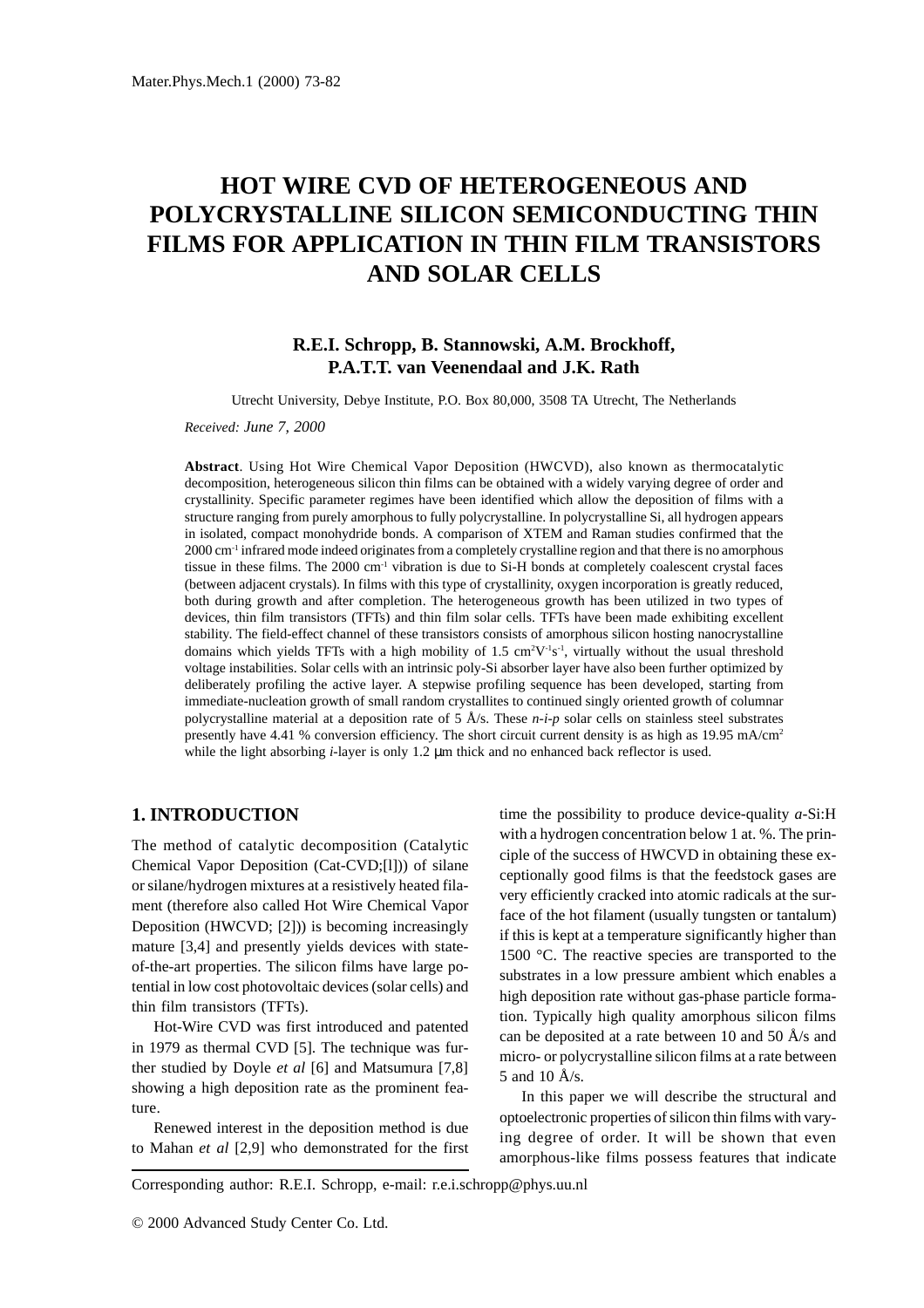order on a nanoscale, whereas films with very compact polycrystallinity can be deposited comprising µm-sized grains in the growth direction.

## **2. EXPERIMENTAL DETAILS**

#### **2.1. Deposition equipment and process parameters.**

The HWCVD chamber is connected to a multichamber ultrahigh vacuum (UHV) system, called PASTA [10]. The chamber is equipped with a shutter which, when inserted, shields the substrate from any deposition during preheating.

The substrates can be heated to a maximum temperature of 550 °C by heater elements outside the vacuum in a heater well. The most frequently used temperatures are in the  $350 \degree C - 520 \degree C$  range. The wire used as the hot filament is made of tungsten and has a thickness of 0.5 mm. The wire is resistively heated by a dc current and its temperature is kept between 1750 °C and 1950 °C.

Typical deposition conditions are listed for amorphous films and two types of polycrystalline films in Table 1.

Amorphous silicon is typically obtained from pure silane at low pressure,  $0.01 - 0.02$  mbar. We found that the electronic properties could be improved by moderate dilution with hydrogen (in a  $\text{SiH}_{4}/\text{H}_{2}$  ratio of 2), leaving structural properties unaffected. Silicon films with varying degree of microcrystallinity are obtained at a higher pressure of 0.1 mbar. We distinguish two main types of polycrystalline silicon thin films, one with random oriented small grains (which will be denoted as *Poly1)* and one with columnar, exclusively (220) oriented grains (denoted as *Poly2). Poly1-type* films are obtained from strongly  $H_2$ -diluted silane which yields early nucleation at a relatively low deposition rate (≈1 Å/s). Polycrystalline films with a very strong (220) orientation *(Poly2-*type) can be obtained either from pure silane or from silane/hydrogen mixtures (at a moderate  $SiH_4/H_2$  ratio down to 0.1), depending on the temperature of the filament and the process pressure. These polycrystalline films are most interesting, as they have an SiH stretching vibration mode only at

 $2000 \text{ cm}^{-1}$ . They can only be obtained in a carefully controlled deposition regime, which is, obviously, dependent on the geometry of the chamber and even on the pumping system.

#### **2.2 Materials Characterization**

We employed a wide scope of characterization methods in order to achieve a comprehensive overview of the film properties as a function of the critical deposition parameters [3]. The electronic defect density was determined from Electron Spin Resonance (ESR). The spectrally resolved optical absorption was obtained from reflection and transmission measurements. The hydrogen content and bonding structure was determined from Fourier Transform InfraRed (FTIR) spectrocopy.

In the case of poly-Si:H, the orientation and size of the crystallites was detected by X-ray diffraction (XRD); the crystalline volume fraction was derived from Raman spectroscopy measurements. The distribution of grain sizes and their structure was investigated by cross sectional Transmission Electron Microscopy (TEM). A detailed characterization of the impurity profiles, primarily tungsten and oxygen, was performed by Secondary Ion Mass Spectroscopy (SIMS) analysis.

#### **2.3 Poly-Si thin films**

#### *Hydrogen at crystal boundaries.*

Knowledge of hydrogen bonding and transport in the polycrystalline network is essential for understanding the microstructure and grain boundary properties. Moreover, metastabilities (both light induced [11] as well as thermal [12]) have been attributed to hydrogen. In amorphous silicon, the incorporated hydrogen concentration, which depends on the growth temperature and the deposition process, determines the distribution of hydrogen at various sites such as isolated sites, voids or even bubbles [13]. At present, it is not known whether a similar distribution can be expected in poly-Si. Moreover, in poly-silicon, hydrogen is assumed to be predominantly accommodated in the grain boundary region rather than in the interior of the crystals owing to the low solubility limit of the crystalline lattice. However, the interpretation of the hydrogen bonding

Table 1. Deposition conditions used for hot-wire deposition of amorphous and polycrystalline intrinsic silicon films.

| Parameter                           | $a-Si:H$ | poly-Si:H $(Poly2)$ | poly-Si:H $(PolyI)$ |
|-------------------------------------|----------|---------------------|---------------------|
| Wire temperature $(^{\circ}C)$      | 1900     | 1800                | 1800                |
| Substrate temperature $(^{\circ}C)$ | 430      | 510                 | 510                 |
| $SiH4$ flow (sccm)                  | 60       | 10                  |                     |
| $H2$ flow (sccm)                    | 30       | 100                 | 100                 |
| Process pressure (mbar)             | 0.02     | 0.1                 | 0.1                 |
| Deposition rate $(\AA/s)$           | 18       | 5.5                 |                     |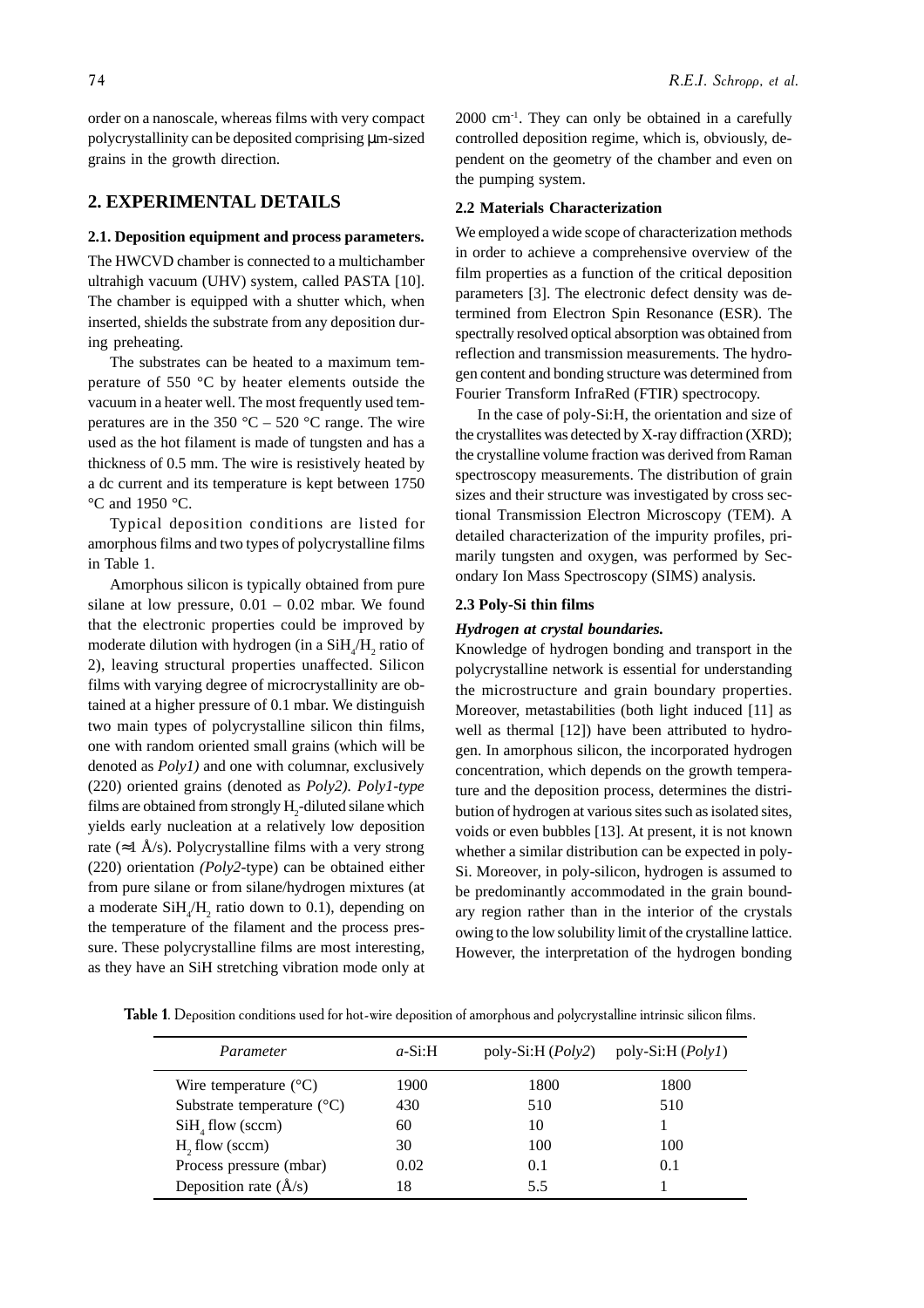

Fig. 1. (a) Infrared absorption spectra and (b) Raman spectra of poly-Si films Poly1 and Poly2.

configuration in poly-Si is still ambiguous. The microscopic structure of the grain boundaries is affected by the long-range order that is imposed on it by the adjacent crystallites.

The hydrogen bonding configuration in devicequality poly-Si, as deposited by HWCVD, appears to be signicantly different from that in micro- or polycrystalline films made by PECVD. The unique optoelectronic properties [14] can be attributed to this structure. Most important is the observation of the stretching mode vibration at 2000 cm-1 in our HWCVD poly-Si films made in a controlled regime, instead of at 2100 cm-1 commonly reported in the literature for microcrystalline films. By changing the hydrogen dilution in the source gas mixture a range of Si-H stretching vibrations are obtained in HWCVD poly-Si films. For films deposited with low hydrogen dilution (90 %), *Poly2*, the vibration is exclusively at  $2000 \text{ cm}^{-1}$ , whereas for those made with high hydrogen dilution (99 %), *Poly1*, it is exclusively at 2100 cm<sup>-1</sup> [14]. Using other deposition conditions [15], both  $2000 \text{ cm}^{-1}$  and  $2100$  $cm<sup>-1</sup>$  modes are observed. The 2100  $cm<sup>-1</sup>$  vibration is attributed to hydrogen on the surfaces of crystalline grains, commonly observed in the case of PECVD poly-Si films [16]. However, the presence of the Si-H vibration exclusively at 2000 cm<sup>-1</sup> in the *Poly2* has not been explained in the literature. The origin of this unique hydrogen bonding configuration is addressed below.

Poly-Si films were deposited from hydrogen dilution of silane gas by the HWCVD process. The process pressure (*p*) is kept at an optimum value of 0.1 mbar. Si-H vibration spectra are found to be sensitive to the deposition conditions, namely hydrogen dilution and wire temperature  $(T_{wire})$ . In addition to the films listed in Table 1, *Poly2* films have been made at a range of wire temperatures. Specifically, we distinguish here a low  $T_{\text{wire}}$  type and a high  $T_{\text{wire}}$  type, respectively, *Poly2(LT)* made at a  $T_{wire}$  of 1800 °C and *Poly2(HT)* made at  $T_{\text{wire}}$  of 1900 °C. In the remainder of this paper the *Poly2(LT)* films will be labeled for short as *Poly2* since the low  $T_{wire}$  is our standard condition. Fig. 1 shows the IR spectra of two types of films; *Poly1*, which has vibration only at 2100 cm-1 and *Poly2,* which has vibration only at  $2000 \text{ cm}^1$ . Fig. 2 shows the Raman spectra of the same poly-Si films when the probe laser light is incident from the top side of the film. Here, also *Poly1* shows the vibration peak at  $2100 \text{ cm}^{-1}$  and *Poly2* shows the peak at  $2000 \text{ cm}^{-1}$ . It should be noted that IR transmission probes the property of the whole bulk, whereas Raman spectroscopy probes only a thin layer (penetration depth of the 5145 Å laser line is  $\approx$ 100 nm in poly-Si). The vibration peaks from Raman and IR are similar for *Poly1* and *Poly2* respectively, suggesting that the structure is homogeneous for both types of films. However, for *Poly1* there is a microscopic difference, i.e., the IR peak is a doublet whereas the Raman peak is a single line. In Fig. 2a, the IR spectrum of *Poly2(HT)* has peaks both at 2000 cm-1 and  $2100 \text{ cm}^{-1}$  (doublet). The surprising result is that for *Poly2(HT),* the Raman spectrum (Fig. 2b) does not detect any vibration at  $2100 \text{ cm}^{-1}$  as observed in IR. In fact, the Raman peak is very similar to that in *Poly2*, suggesting that the top layer of *Poly2(HT)* and *Poly2* grow in the same way. As the TO peak in the Raman spectrum of both *Poly2* and *Poly2(HT)* shows completely crystalline character  $(520 \text{ cm}^{-1})$  without any amorphous contribution, we attribute the 2000 cm-1 peak to Si-H bonds in a completely crystalline region.

An important observation is that a layer made at *Poly2* condition but with a large air leak in the deposition chamber (high oxygen ambient) shows negligible oxygen incorporation. This confirms that the *Poly2* type of material structure inhibits oxygen incorporation at all circumstances (both during deposition as well as post deposition). The difference in oxygen penetration between *Poly1* and *Poly2* type of films is due to the difference in the structure of these films. It is surprising that the sample *Poly2(HT),* which has a large concentration of grain boundary defects, (Si-H bonds at grain boundaries, 2100 cm-1 mode of vibration) also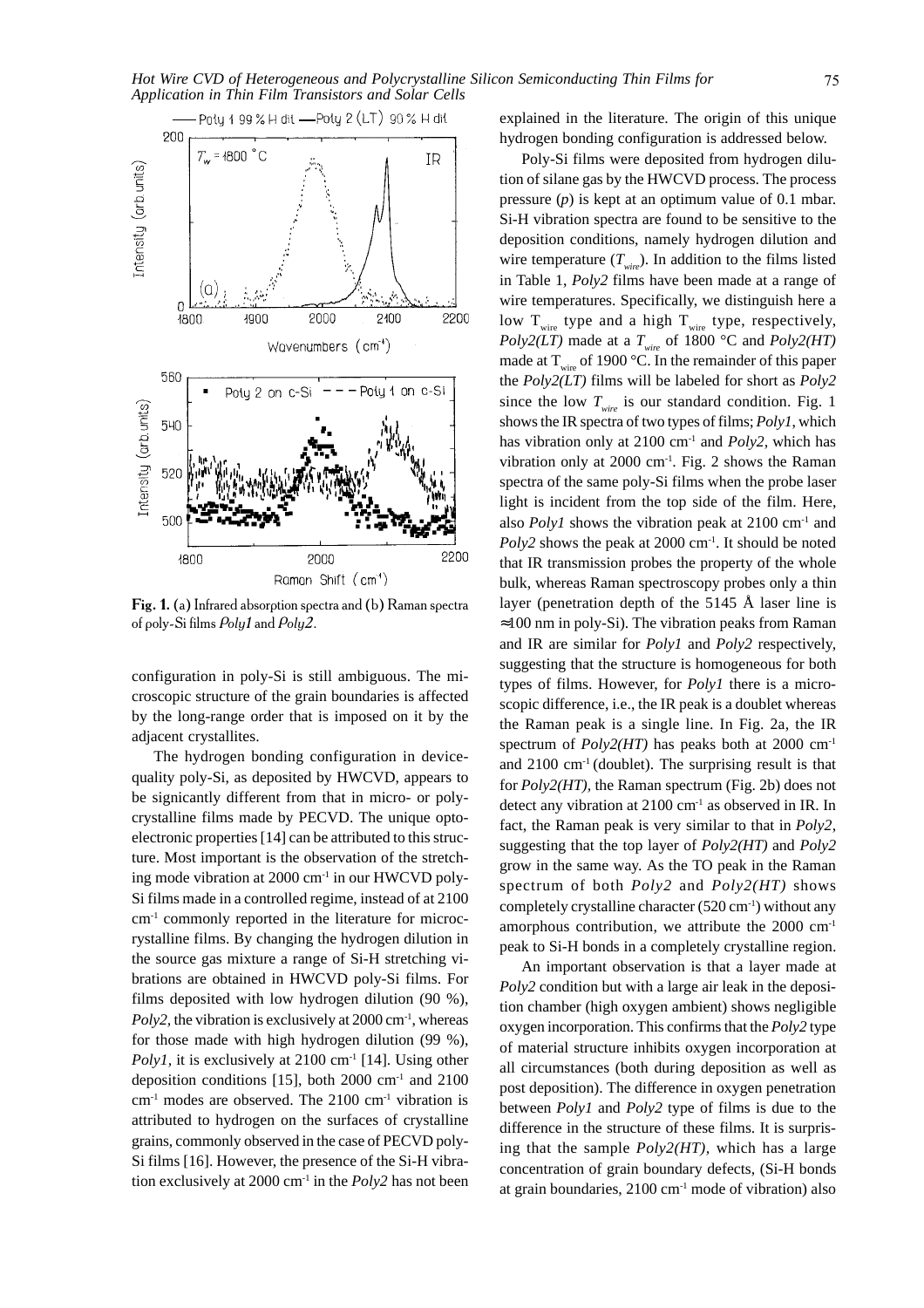

Fig. 2. (a) Infrared spectra and (b) Raman spectra of  $Poly2(HT)$  films.

shows very little oxygen incorporation. This confirms that the top region of the layers *Poly2* and *Poly2(HT)* have structures of similar compactness. The grain boundary defects buried below this compact layer are isolated from ambient moisture and are unable to pick up the oxygen. The thermal annealing characteristics of *Poly2(HT)* and *Poly2* are similar. They show no change of electrical conductivity upon exposure to air, unlike the *Poly1* film, which showed a metastable increase in conductivity (when exposed to air) that is reversible with annealing.

The interpretation of the splitting of the  $2100 \text{ cm}^1$ peak (doublet) (see Fig. 2a) is still controversial; many configurations have been proposed such as (1) Si-H bonds on different grain surfaces, i.e., (111) and (100) [15-18], (2) different bonding configurations (monohydride S-H or poly-hydride Si- $H<sub>x</sub>$ ) [16], (3) optically anisotropic Si-H monolayers residing on grain boundaries [19]. For this *Poly1* film the microscopic difference between IR (splitted) and Raman (single) peaks suggest microscopic changes in the structure during growth, i.e., changes in the hydrogen bonding configuration and grain boundary surfaces or change

from "void like (isolated voids, splitted peak)" to "particle like (interconnected voids, single peak)" [19] with increasing thickness. On the other hand, in the *Poly2(HT)* films, the Si-H bonds on the crystal cone surface is at the interface with an amorphous silicon phase. The fact that the IR spectrum of these bonds is also at  $2100 \text{ cm}^{-1}$  (doublet) suggests that the flexibility of the amorphous network allows the Si-H bond to retain its configuration as in case of Si-H bonds on an open grain surface (as in contact with voids in *Poly1).* However, when the crystal cones coalesce with each other, the Si-H bonds no longer retain the configuration of the open surface, rather are constrained by the symmetry of the adjoining crystal columns. This explains the existence of both the frequencies in IR spectrum of *Poly2(HT).* The Raman spectrum essentially detects this Si-H bond in the top region at 2000 cm<sup>-1</sup>. For the low *Twire* film, the Si-H bonds are between closely packed crystal columns throughout the thickness of the films due to which all the Si-H bonds have vibration at 2000 cm-1, which explains why, for *Poly2,* IR (bulk) and Raman (top region) have similar stretching mode characteristics. We attribute the Si-H vibration at 2000 cm-1 in our HWCVD poly-Si films to the hydrogen at compact sites which, in addition to the XTEM in defocused conditions, is also confirmed by hydrogen effusion and deuterium diffusion experiments [20]. The matrix between the crystal columns is a strained network constrained by the lattice orientations of the adjoining columns. This strained thin grain boundary region mimics an amorphous network and the Si-H bond inside this compact region resembles the Si-H bond at compact site of *a*-Si:H. Hydrogen evolution experiments give evidence in support of this structure. The hydrogen evolution for *Poly2(HT)* shows a single peak at 650 °C even though it has IR vibration peak at  $2100 \text{ cm}^{-1}$ . There are no low temperature effusion peaks (due to effusion at inter-connected voids) which are typically observed in microcrystalline films as for example *Poly1.* We infer that the hydrogen effusion through the voids or grain boundaries  $(2100 \text{ cm}^{-1} \text{ vi-}$ bration) is limited by the hydrogen diffusion at the compact sites in the top layer.

#### *Oxygen incorporation.*

Oxygen contamination of deposited poly-Si films is frequently observed and highly undesirable since oxygen is an *n*-type dopant and leads to traps that reduce the carrier lifetime. Even if the films are deposited in an ultraclean UHV system, in some occasions oxygen can still be present throughout the film. This is a result of post oxidation, which occurs when the film has a porous nature, i.e. if voids form an interconnected substructure through which water vapor can penetrate.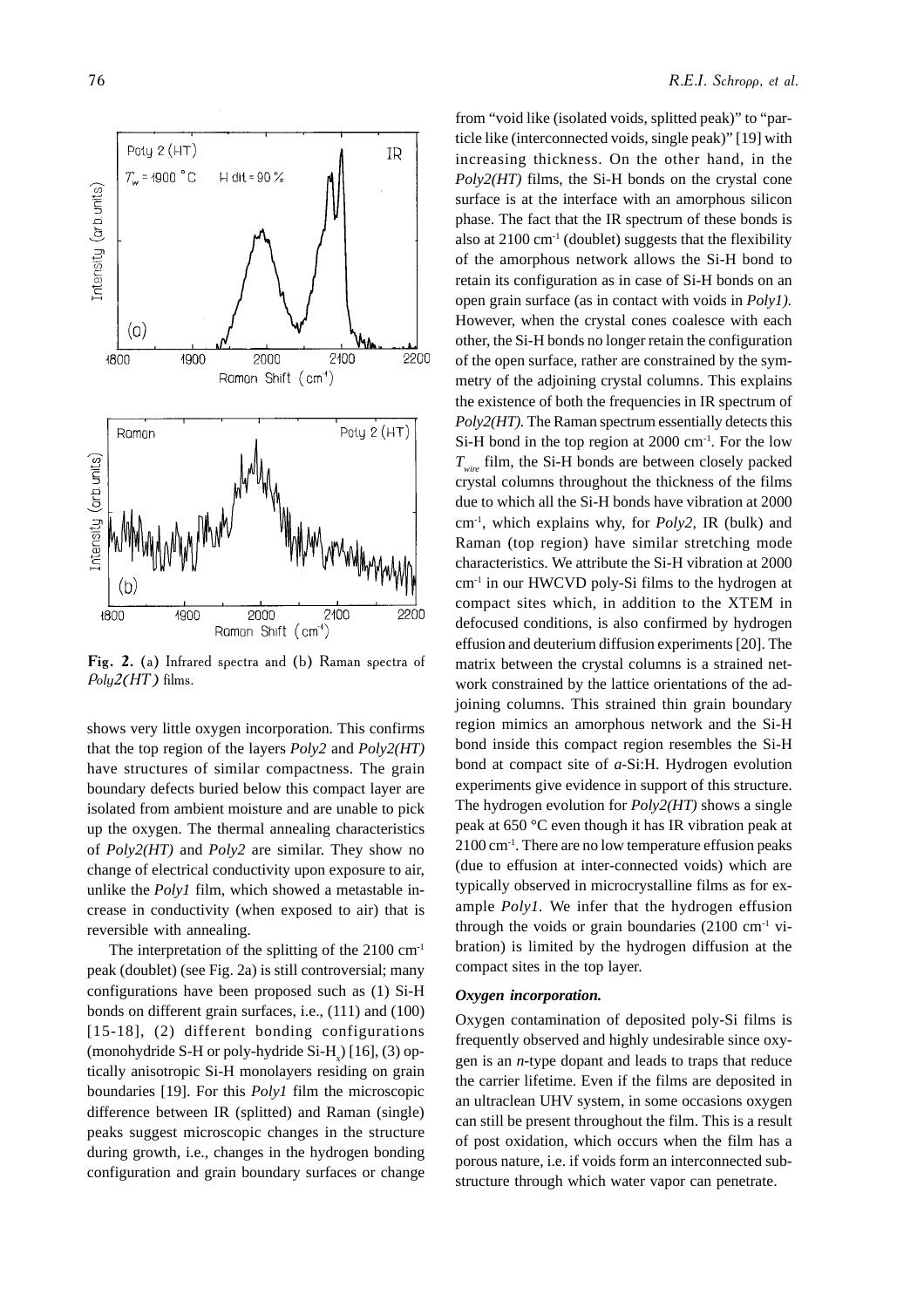Films made at a high hydrogen dilution of 99 % *(Poly1)* have poor electronic properties and a high ESR defect density of  $2.9 \cdot 10^{18}$  cm<sup>-3</sup>. The high defect density is due to the interconnected void structure, leading to adsorption of moisture from air. Indeed, the oxygen homogeneously penetrates the film to a level of  $2.10^{21}$  $cm<sup>3</sup>$  (measured by SIMS) within a few days of exposure to air, and the ratio of hydrogen to oxygen in the film in the end is in fact 2:1 (as in  $H_2O$ ). The oxygen is also clearly detected in IR spectra by means of the Si-O band at 1050 cm-1 (see Fig. 3). However, an advantage of these films is that they show very good initial nucleation of crystals.

On the other hand, films made at a low hydrogen dilution of 90 % *(Poly2)* have a low ESR defect density of 7.8.10<sup>16</sup> cm<sup>-3</sup>. This is correlated with a low SIMS oxygen concentration of  $5.10^{18}$  cm<sup>-3</sup>, a bulk value that is comparable to the oxygen content in *c*-Si as grown by the Czochralski technique and also to that of a pure microcrystalline film deposited by VHF CVD at low deposition rate using an additional gas purifier [21]. Therefore, in *Poly2* material, also no IR signal due to Si-O bonds can be found. Furthermore, as is shown in Fig. 3, also stepwise deposited films (*Poly2* on top of *Poly1)* do not show any Si-O band, demonstrating that *Poly2* is an effective capping layer that protects a porous layer from post oxidation. The effectiveness in shielding from water vapor is due to the compact nature of the *Poly2* material. This compact nature is also characterized by the stretching mode vibration of the monohydride Si-H bonds, which appears at 2000 cm<sup>-1</sup>, rather than  $2100 \text{ cm}^{-1}$ , and the fact that hydrogen evolution only takes place at high temperature ( $\approx 600 \degree C$ ). This is further elucidated in a forthcoming publication [22].

*Poly2* consists of closely connected columnar grains with (220) orientations. However, usually the deposition conditions for *Poly2* material include an initial "incubations"-type growth of amorphous tissue over about 50 nm [23]. Thus, such a profiled *Poly1 / Poly2* structure combines the fast nucleation of *Poly1* with the effective capping property and resistance against oxidation of *Poly2*, such that the whole structure is without amorphous tissue and has very low levels of oxygen.

A cross sectional transmission electron microscope (XTEM) image of a typical profiled layer is shown in Fig. 4. In this micrograph the objective lens was deliberately used in an underfocused position, in order to highlight the void structure. More detailed information is in print in [24]. The *Poly1* part of the film contains elongated, interconnected voids, whereas the *Poly2* section possesses a much lower void fraction, while



Fig. 3. Infrared absorption spectra of various poly-Si films and double layers, in the regime of the Si-O band.  $1 - \rho_{\rm{oly}} t$ 550 nm, 2 –  $Poly1$  55nm/ $Poly2$  1005 nm, 3 –  $Poly1$  380  $nm/Poly2$  1070 nm.

the voids are all isolated, thus preventing any oxidation at the grain boundaries.

# **3. APPLICATION OF HW-DEPOSITED SILICON IN DEVICES**

#### **3.1. Thin Film Transistors**

The application of Hot-Wire deposited silicon in devices is rather new. For instance, only a few papers [25-27] report on the successful incorporation of this material as the active layer in thin film transistors (TFTs).

We fabricated inverted-staggered TFTs incorporating HWCVD *a*-Si:H and poly-Si:H layers. The basic substrates used were 0.010-0.018 Ωcm *n*-type or *p*-type <100> single crystal silicon wafers that were thermally oxidized. This oxide serves as the gate insulator. Recently, also PECVD silicon nitride  $(a-\text{SiN}_x)$  was used as the gate insulator, thus showing that Hot Wire deposited layers can be compatible with plasma-deposited layers and that it is feasible to produce TFTs incorporating Hot-Wire deposited material also on glass substrates, leading to practical applications.

When TFTs were fabricated on *c*-Si wafers, the oxide at the back side was stripped off. The thickness of the gate insulator amounted to 160-200 nm.

For TFTs made on silicon nitride, the  $\text{SiN}_x$  was made in a chamber of the ASTER multichamber system from ammonia and silane at a gas flow ratio of NH<sub>3</sub>/SiH<sub>4</sub>=30, at a substrate temperature of 400 °C, an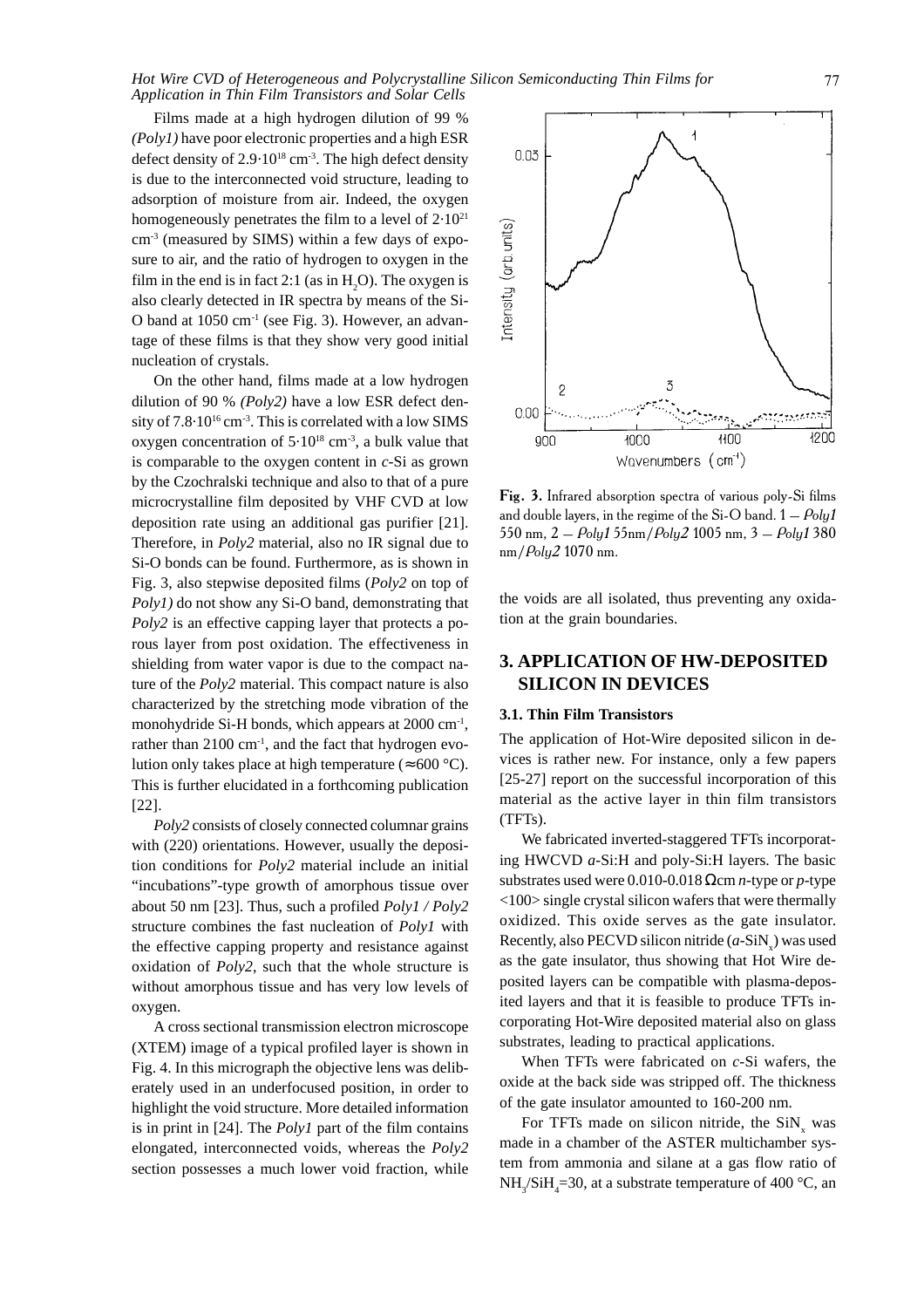

Fig. 4. Cross section micrograph of a  $Poly2$ -type layer deposited on top of a Poly1-type layer.

excitation frequency of 50 MHz, a discharge power density of 225 mW/cm2 , and a pressure of 30 Pa.

The TFTs were analyzed in the dark under ambient conditions with a Hewlett Packard 4156A Parameter Analyzer and a Keithley 283 High-Current Source-Measure Unit. All transfer characteristics were measured with the gate voltage  $V_g$  ramped from -5 V to  $+20$  V and with a low source-drain voltage  $V<sub>s</sub> = 0.2$ - 0.5 V at all times. The mobility  $\mu_{EF}$  and the threshold voltage *V*<sub>,</sub> were determined from the current-voltage characteristics in the linear regime, i.e., at low  $V_s$ .

#### *HW deposited a-Si:H TFTs.*

In Fig. 5 we plotted the transfer characteristics of the *a*-Si:H TFTs. Samples A and B are TFTs comprising HW-deposited  $a$ -Si:H layers on SiN<sub>x</sub> and SiO<sub>2</sub>, respectively, and sample C is a reference all-PECVD TFT with  $\sin x_x$  as the gate insulator. They all show  $ON$ -OFF switching ratios higher than  $10<sup>5</sup>$ . The fieldeffect mobilities in the linear regime are  $0.74 \text{ cm}^2\text{V}^{-1}\text{s}^{-1}$ and  $0.66$  cm<sup>2</sup>V<sup>-1</sup>s<sup>-1</sup> for the two HW TFTs A and B, respectively, comparable to the mobility of  $0.89 \text{ cm}^2\text{V}^{-1}\text{s}^{-1}$ for the reference TFT. It should be noted that the reference TFT did not have to be exposed to air (made in a single multichamber system), which may be the reason for the better mobility. As is commonly observed, the threshold voltage for "oxide"-TFTs is higher than for "nitride"-TFTs.

#### *HW deposited poly-Si:H TFTs*

For applications of TFTs other than as pixel switching elements in active matrixes, eg. in driver circuitry, it is desirable to have stable characteristics and a carrier mobility that is 1-2 orders of magnitude higher. Poly-Si TFTs can be used to meet these requirements. How-



E.I. Schropp, et al.

Fig. 5. Linear regime transfer characteristics of a-Si:H TFTs. Curve A and B are for TFTs comprising HW-deposited a-Si:H layers on  $\rm SiN_{_{x}}$  and  $\rm SiO_{_{2}},$  respectively, and sample C is a reference all-PECVD TFT with  $\mathrm{SiN}_{_{\mathrm{x}}}$  as the gate insulator.

ever, in many cases the high defect density at the grain boundaries and the sensitivity of the Fermi-level position to oxygen contamination by inter-grain diffusion form serious bottlenecks. In high temperature deposition processes, a large grain size is necessary in order to minimize adverse grain boundary defects. In HWCVD, however, due to the lower processing temperature, the grain boundaries remain passivated during deposition, which eliminates the need for post-deposition hydrogen passivation treatments.

The transfer characteristics of three different TFTs are shown in Fig. 7. All three were deposited on thermally grown silicon oxide. The continuous curves are the initial characteristics and the dashed curves are those taken after 23 hours of gate voltage stressing. The top graph is for a typical TFT with a PECVD *a*-Si:H layer (deposition rate 1.5  $\rm \AA/s$ ), The middle graph is for a TFT that has an HW-deposited *a*-Si:H channel layer made from pure  $\mathrm{SiH}_4^{}$  at a deposition rate of 17 Å/ s. The bottom graph is for a TFT that has an heterogeneous HW-deposited channel region (deposited under *Poly2-type* conditions, though at slightly higher wire temperature). This resulted in a nucleation layer containing cone shaped crystals, some of which start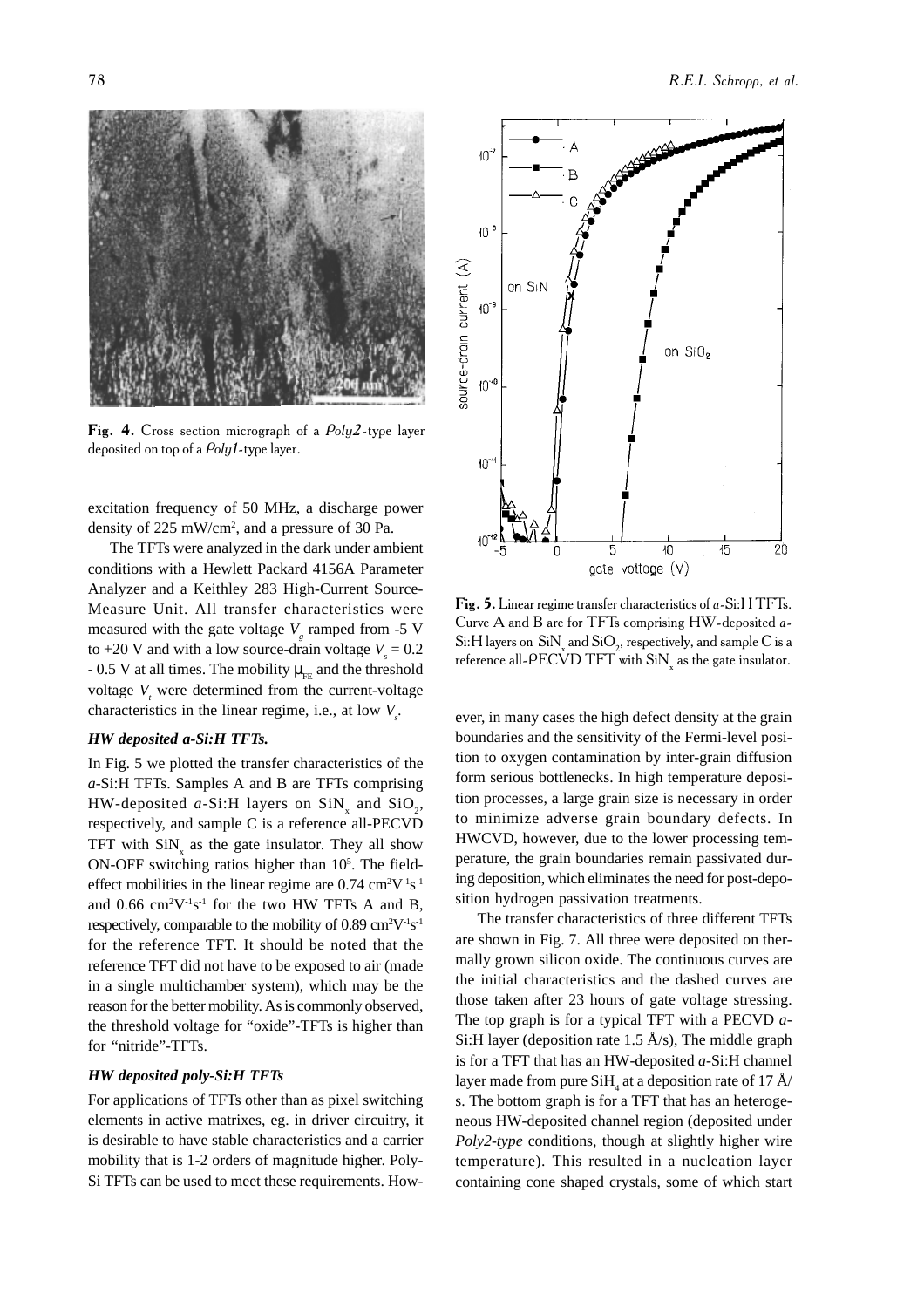

Fig. 6. Sample.

directly at the insulator interface, leading to a fieldeffect mobility of 1.1 cm<sup>2</sup>V<sup>-1</sup>s<sup>-1</sup>. For a sample made at *Poly2* conditions (not shown), the usual amorphous incubation layer was present, after which fully coalescent poly-Si growth occurs. The deposition rate of this layer is still high, 8-9 Å/s. Although for these conditions the field-effect channel is located completely within the incubation layer, the mobility is the highest for this TFT, at  $1.5 \text{ cm}^2\text{V}^1\text{s}^1$  [28]. This is attributed to the presence of nanocrystalline domains within the largely amorphous matrix of the incubation layer. These domains are only visible in high resolution TEM (HRTEM). Further evidence of the heterogeneous nature of this silicon film is the fact that the electrical characteristics show an inverse Meyer-Neldel relationship [29].

Fig. 7 also shows the transfer characteristics taken after 23 hours of gate voltage stressing at 1.2 MV/cm. It is clearly seen that, whereas the reference TFT shows a considerable threshold voltage shift ( $\Delta V_h$  = 6.2 V), the two HWCVD devices are much more stable. The TFT with the amorphous channel displays a shift of only 0.9 V, whereas the TFT with the heterogeneous channel shows virtually no shift  $(0.2 \pm 0.2 \text{ V})$ .

## **4. SOLAR CELLS**

#### **4.1 HW deposited** *a***-Si:H** *n-i-p* **cells**

In order to investigate the suitability of Hot-Wire deposited intrinsic amorphous silicon as well as polycrystalline silicon for application in a solar cell these layers were incorporated as the *i*-layer in *n-i-p* structures. Stainless steel served simultaneously as the substrate and as the back metal electrode. First, a thermally stable *n*-type layer was deposited by PECVD [30]. Then the intrinsic HW *a*-Si:H or poly-Si:H was deposited, followed by a wide bandgap buffer layer (2.5 nm thick) and a microcrystalline *p*-type layer. The latter two were again deposited by PECVD. The purpose of the buffer layer between the HW *i*-layer and the µ*c*-Si:H *p*-layer is to prevent back diffusion of electrons generated in the front region. A transparent top window



Fig. 7. Linear regime transfer characteristics of poly-Si TFTs with a a-Si:H TFTs. All TFTs have HW-deposited active layers. The dashed curves are the characteristics after 23 hours of continuous gate-voltage stress at 1.2  $\rm{MV/cm}.$ 

contact was made by reactive evaporation of indium tin oxide (ITO), and had an optical transmission of 90 % and a sheet resistance of 100  $\Omega$ /cm. No grid contact was used and the size of the cell was 0.16 cm<sup>2</sup>. It should be noted that the efficiency of 5.5 % has been achieved without light-trapping or back-reflection enhancement.

#### **4.2 HW deposited poly-Si:H** *n-i-p* **cells**

In order to test the performance of intrinsic HW-deposited poly-Si layers as the active material in a solar cell, devices were made on an heavily doped *n*-type *c*-Si wafer, which acts as a substrate as well as the *n*-type region. Closer to practical applications, cells were also made on stainless steel (SS) substrates in the configuration SS/*n* µ*c*-Si:H (PECVD)/poly-Si:H (HWCVD)/*p* µ*c*-Si:H (PECVD)/ITO. The *n*- and *p*-type layers were made by PECVD. The cell structures are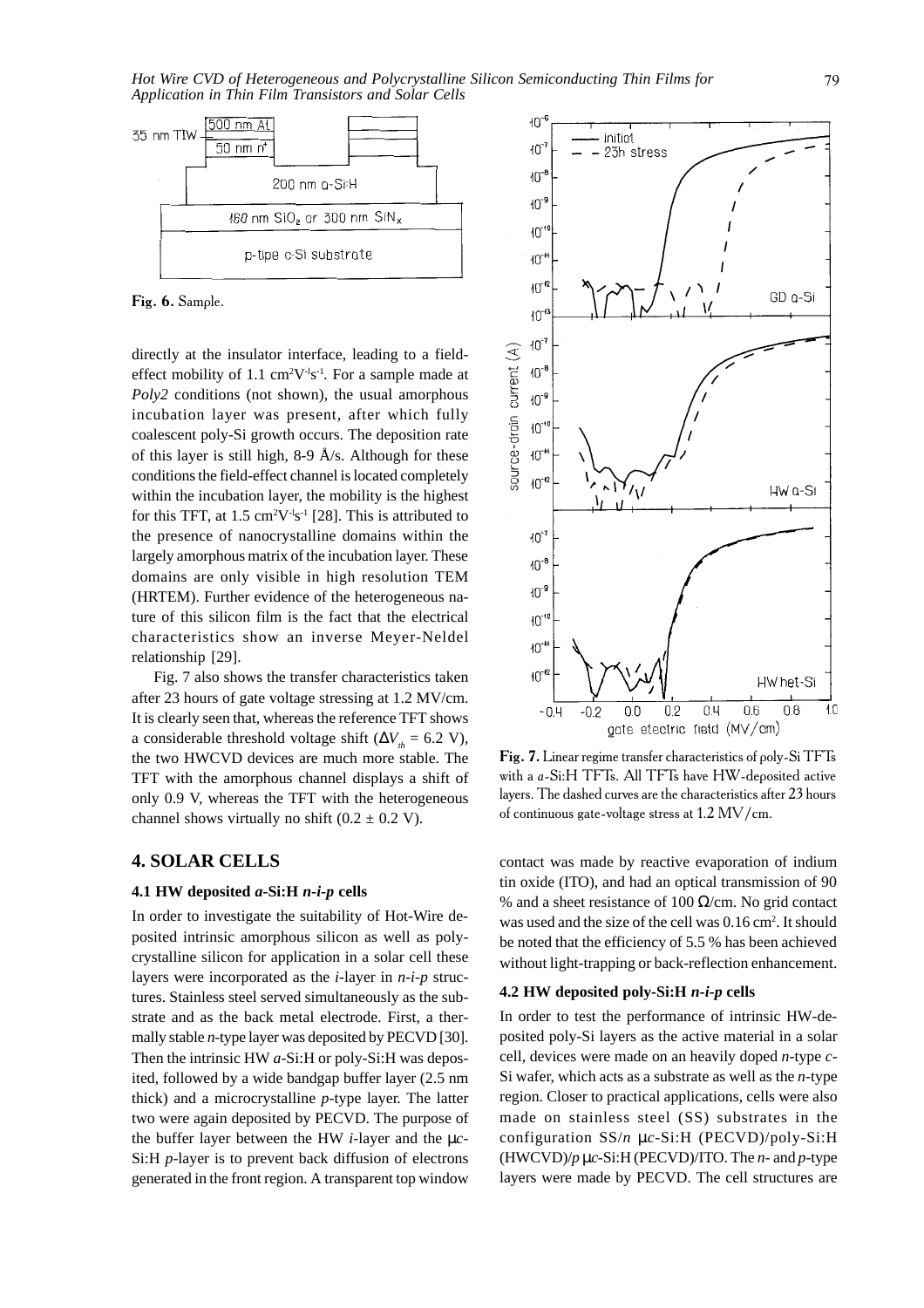

Fig. 8. Cross section view of a test cell on c-Si substrate.

shown in Figs. 8 and 9, respectively. Representative cell characteristics are shown in Fig. 10.

On *c*-Si, due to the crystallinity of the substrate, *Poly2* conditions lead to immediate nucleation along with typical columnar orientation throughout the bulk. Cells made in this configuration show good characteristics. An unoptimized cell readily shows an efficiency of 3.15 % (Fig. 10a).

When the same *Poly2* conditions are used in the cell configuration using stainless steel with a thin *n*type µ*c*-Si:H as the substrate instead of an n-type wafer, the cell reaches an efficiency of only 0.64 %, primarily due to a very high series resistance (Fig. 10b). Apparently, layers that are entirely made in the *Poly2* regime can not be used on these substrates, as they have too long an incubation phase. The incubation phase exists because the *n*-type PECVD microcrystalline layer typically has only a small crystalline volume fraction. Therefore, we used a poly-Si:H layer made by implementation of a profiled deposition scheme, as discussed in section 2.3.1**.** The initial layer is made at high hydrogen dilution on top of which the *Poly2* is grown. In this manner, the incubation layer is avoided. Upon implementation of the interface profiled layer the cell efficiency immediately went to 3.7 % (Fig. 10c).

Upon further optimization, the efficiency could be increased to 4.41 %. No post-deposition hydrogen passivation treatments have been employed. The deposition rate is 5-6  $A/s$  for the bulk of the intrinsic layer. Fig. 11 shows the cell characteristics. A remarkably high active-area short circuit current density of almost 20 mA/cm2 (measured with the mask) was achieved for the cell with an active semiconductor film that is only 1.22 µm thick. This value has been verified by convolution of spectral response measurements with the solar irradiation spectrum. In Fig. 12 we show the external collection efficiency of the same cell and of a similar thin film poly-Si cell, which was made thicker. The integrated current density for the 1.22  $\mu$ m thick



Fig. 9. Cross section view of a test cell on stainless stell substrate.

cell was 19.36 mA/cm2 , measured under short circuit conditions. This value is within 3 % of the current measured using a solar simulator and thus confirms the current capability of this type of cell. The external collection efficiency of the thicker cell  $(1.63 \mu m)$  in this figure shows the potential for obtaining even higher *J*. The high current generating capability is possible due to the natively textured surface (as observed also in Atomic Force Microscopy), and the high absorption within the film due to internal scattering [31].

It is noted that the  $V_{\infty}$  is rather low for this cell. We believe that this is due to recombination, in particular at the *n/i* interface region of the cell. The main indication for this is that the  $V_{\alpha}$  is much higher when a heavily doped *n-*type *c*-Si wafer is used as a substrate, serving as the *n*-layer of the cell (Fig. 8). The  $V_{ac}$  in that case is 0.454 V rather than 0.365 V as is presently the case. A higher  $V_{oc}$  is obtained for the cell with the *n*-layer consisting of a single-crystal wafer, because this cell does not necessitate a profiled seed layer for polycrystalline growth.

The present result compares favorably with recently published results on microcrystalline *n-i-p* cells with efficiencies over 5 % obtained using PECVD, especially considering that (i) our cells do not benefit from much back reflection, as they are made on plain stainless steel serving as the back contact and as they possess an *n*layer that is made rather thick to avoid metal diffusion into the *i*-layer, and (ii) the deposition rate is  $5 - 6$  Å/s. The Kaneka group [32] obtained an even higher efficiency of 10.1 % for a cell of 2 µm thickness with a sophisticated back reflector. The deposition rate for these layers has not been published.

#### **5. CONCLUSION**

We have demonstrated the potential of the HWCVD technology to produce cheap, thin, and stable thin film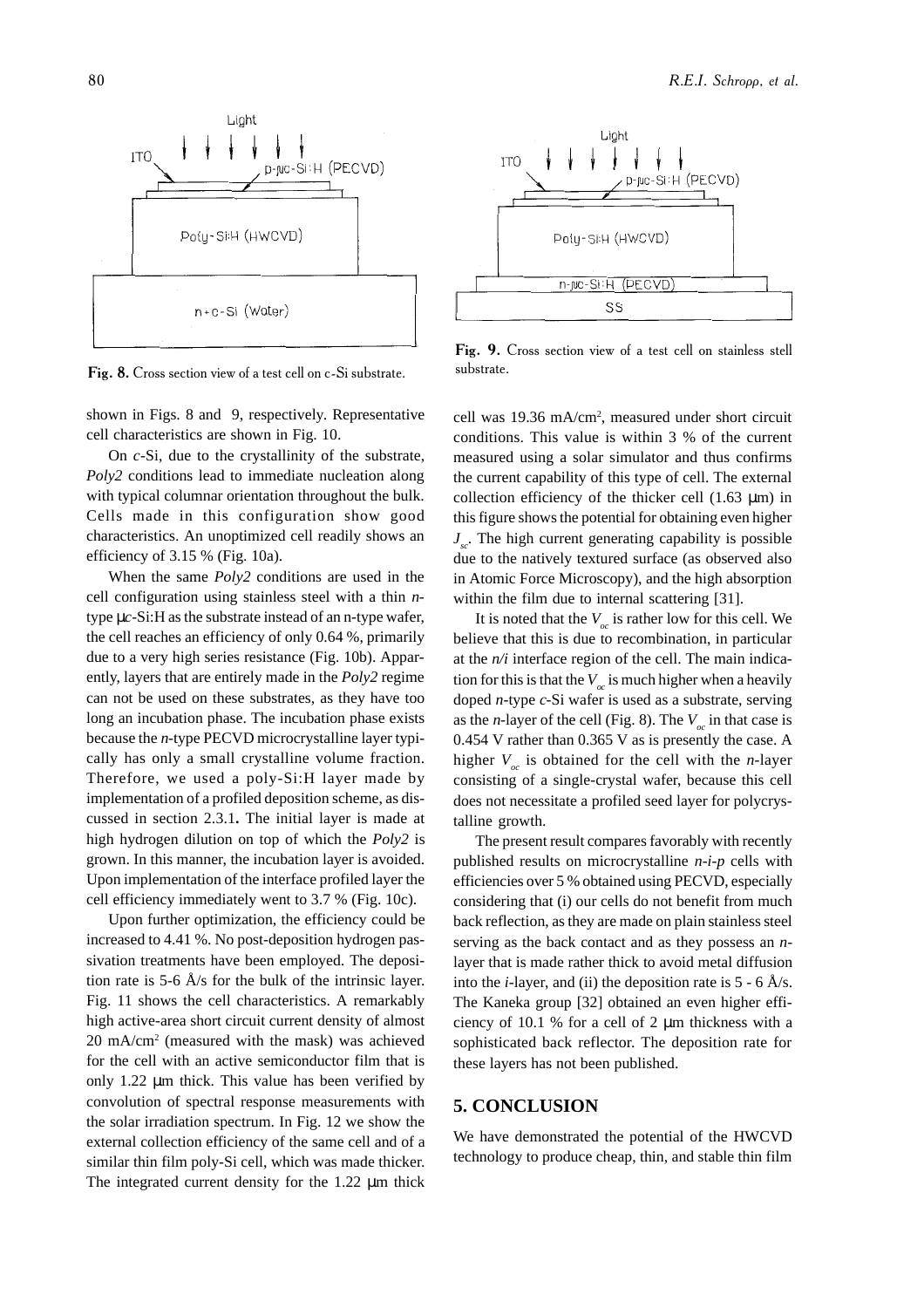*Hot Wire CVD of Heterogeneous and Polycrystalline Silicon Semiconducting Thin Films for Application in Thin Film Transistors and Solar Cells*



Fig. 10. J-V characteristics taken under 100 mW/cm<sup>2</sup> AM1.5 illumination of three cells. Graph a) is for a cell in a configuration as in Fig. 8; graph b) is for a cell in a configuration as in Fig. 9; graph c) is for a cell in the same configuration, howerver with a profiled poly-Si:H ( $Poly1/Poly2$ ) i

silicon solar cells and thin film transistors on foreign substrates.

The thin film transistors, with the active layer deposited either in an amorphous regime or in a poly-Si regime, show remarkable stability. The highest fieldeffect mobility (of  $1.5 \text{ cm}^2\text{V}^{-1}\text{s}^{-1}$ ) in an inverted staggered configuration is obtained in a channel, that is in fact an incubation layer made at low hydrogen dilution *(Poly2* conditions). Hot Wire deposited layers can be compatible with plasma-deposited layers as has been demonstrated by the application of PECVD silicon nitride  $(a-SiN_x)$  as the gate insulator. Thus it is feasible to produce TFTs incorporating Hot-Wire deposited material also on glass substrates, which is important for practical applications.

The thin film *n-i-p* amorphous silicon solar cells an plain stainless steel show an efficiency of 5.5 %. The *n-i-p* polycrystalline silicon cells show a remarkable performance with an active-area efficiency of 4.41 % for a thin cell of only 1.22 µm thickness. Summarizing, it has been shown that HWCVD is a suitable deposition technique for preparing various devices with a performance that can be superior to devices made with conventional PECVD.



Fig. 11. J-V characteristics under 100 mW/cm<sup>2</sup> AM1.5 global illumination of  $n-i$ - $\rho$  cell with Hot Wire CVD poly-Si:H i-layer.

## **ACKNOWLEDGEMENTS**

This work was financially supported by the Netherlands Agency for Energy and Environment (NOVEM). We gratefully acknowledge C.H.M. van der Werf and Z. Hartman for numerous sample preparations, and A. Brockhoff for the determination of the first stability results. We are thankful to H. Meiling, who is currently with ASML, Veldhoven, for his effort during the start



Fig. 12. External spectral collection efficiency characteristics of the  $n-i$ - $\rho$  cell with different thicknesses of the *i*-layer. The cells are made without back reflector on plain stainless steel.